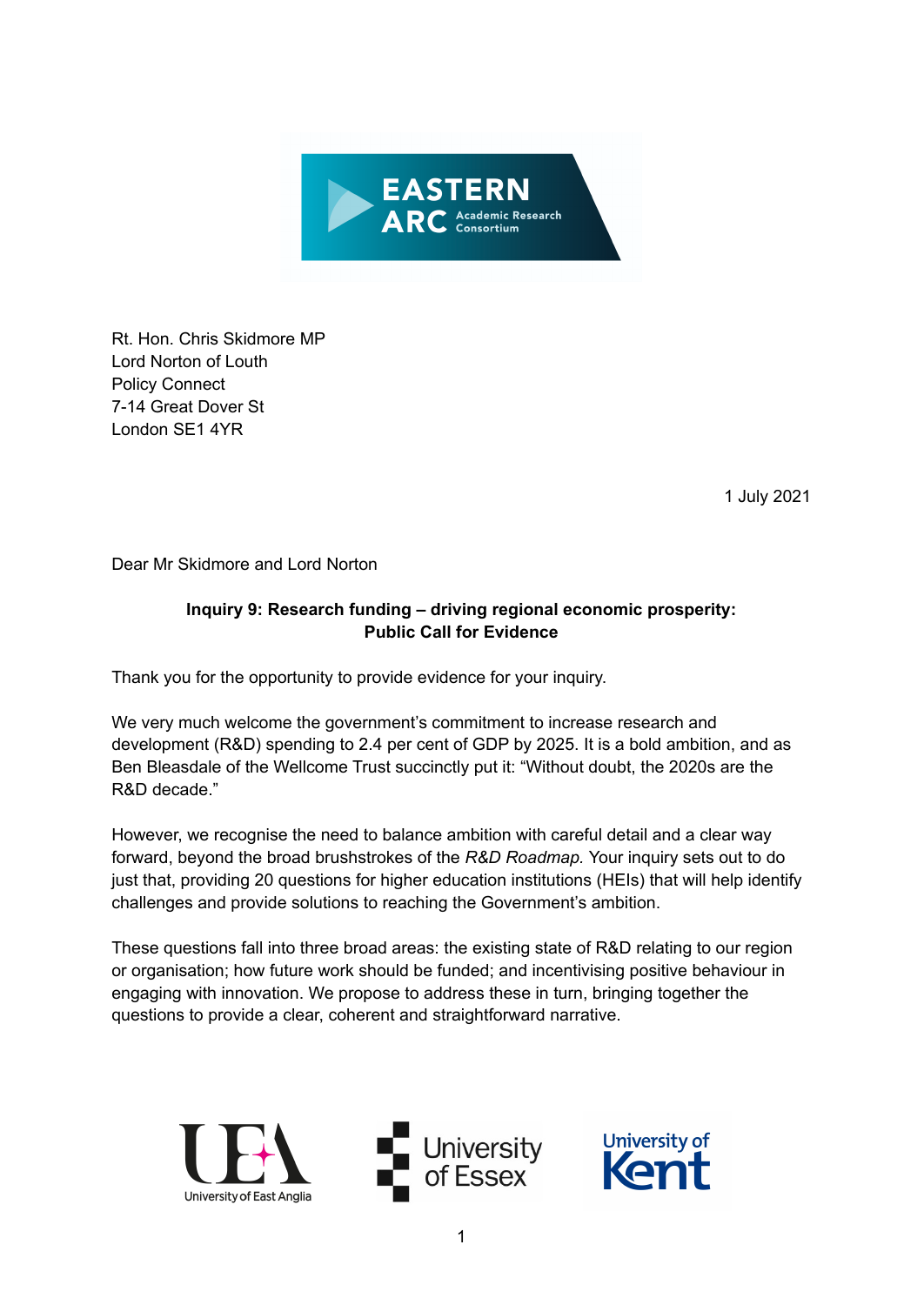## **1. The existing state of R&D across Eastern Arc**

*(Inquiry questions 1, 17, 18, 19)*

Eastern Arc is a regional research consortium that brings together the universities of East Anglia, Essex and Kent, and stretches across the East and Southeast of England. The three partner universities undertake world-leading research and drive regional innovation through collaborations and partnerships.

In 2019 the Consortium mapped the shared research strengths of the three universities, based on field-weighted citation impact, the outcomes of REF2014, grant capture, and a number of more qualitative data. Based on this, we developed and launched a [five-year](https://easternarc.ac.uk/our-strategy-2020-25/) [strategy](https://easternarc.ac.uk/our-strategy-2020-25/) centred around four themes: Culture, Connection and Creativity; Health Systems, Social Care and Wellbeing; Human Rights, Equality and Conflict: and Sustainability, Natural Resources and Food. We have appointed champions in each of these areas, and are now developing a range of partnerships and collaborations within these themes. Our strengths in these areas are shown in the examples given below.

# *Facilitating and developing partnerships*

It is recognised that relationships between universities and businesses are vital to deliver growth and productivity, and for a healthy future economy across the UK. Knowledge exchange (KE) and impact from the research base is much wider than just economic growth, it drives societal, environmental and cultural impact.

The EARC universities are important catalysts for research and development within their region. This takes two forms: first, undertaking world-leading research through collaborations with significant regional, national and global partners, and second, enabling and facilitating the exchange of knowledge between cutting-edge research and those who can use the findings and developments arising from it.

● **Undertaking world-leading research through collaborations:** The excellence of our research is internationally recognised. In the last Research Excellence Framework (REF2014), Kent and Essex were judged to be in the top 20 for research intensity, and UEA in the top 20 for the quality of its outputs. More than 40 per cent of our research areas were assessed to be in the top 20 per cent in their field. Strong partnerships have been essential for achieving this. A clear, concrete example of this is UEA's involvement in the Norwich [Research](https://www.norwichresearchpark.com/) Park, a co-operative of world-class research facilities, including the Norfolk and Norwich University Hospital (NNUH), the John Innes Centre (JIC), the Sainsbury Laboratory, the Earlham Institute, and the Quadram Institute. As well as undertaking world-changing research and bringing in significant investment and research funding, NRP also provides £420m to the regional economy.





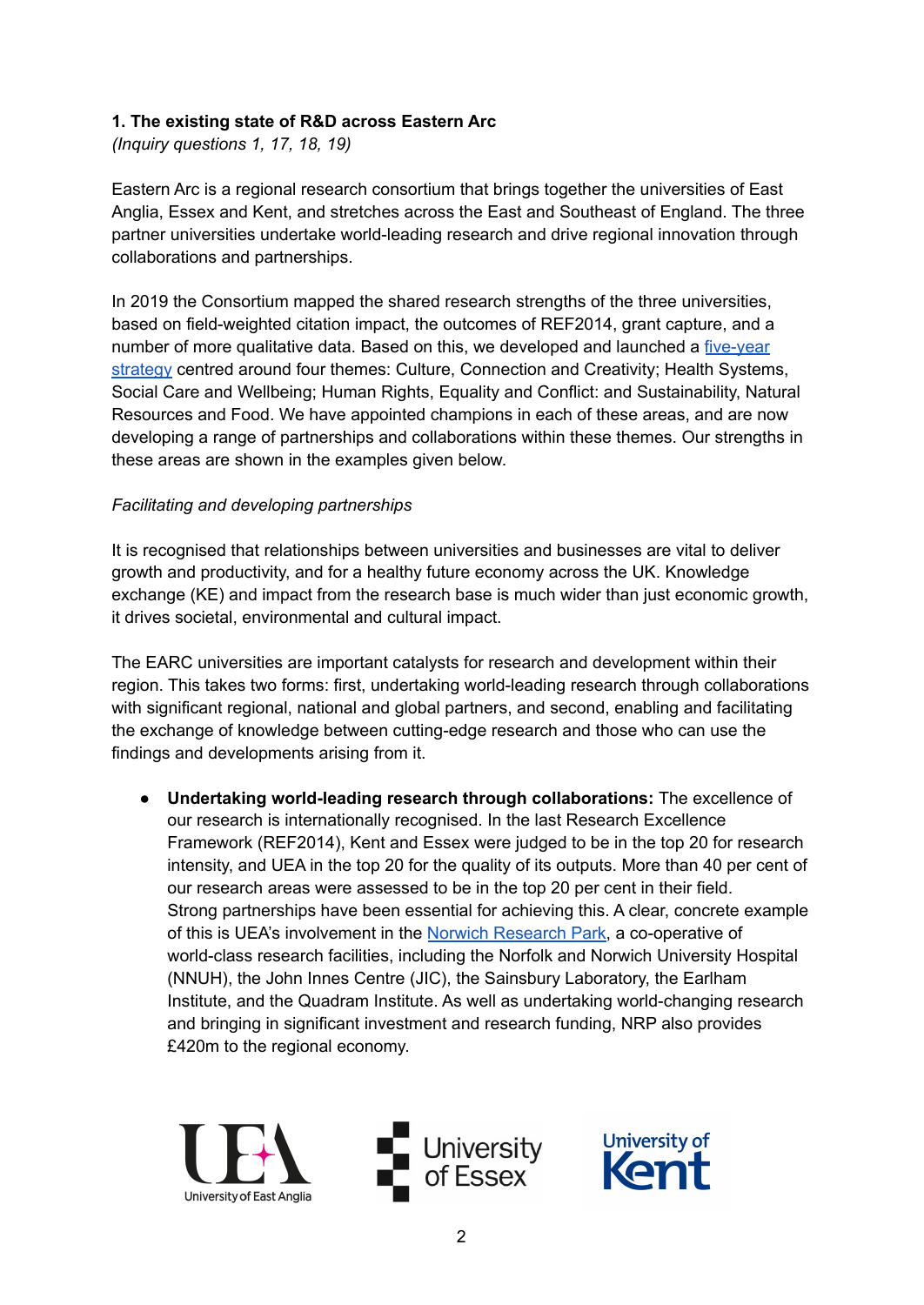- **Enabling and facilitating the exchange of knowledge:** The role of EARC universities as anchors within the regional knowledge ecosystem are shown in two initiatives: the Norwich-Cambridge Tech Corridor, and the Thames Estuary Production Corridor.
	- **The [Cambridge-Norwich](https://www.techcorridor.co.uk/) Tech Corridor** is one of Europe's most exciting tech growth opportunities. A partnership includingUEA and Cambridge University, the Tech Corridor drives a vibrant £27.3bn economy, with growth of 13.5 per cent since 2010, outstripping the national and regional averages. By increasing overall population and technology-based, high-value employment opportunities in the Tech Corridor, the initiative has the potential to transform the economy and enable 26,000 additional jobs, creating additional economic value of £2.75bn in real terms.
	- **The Thames Estuary [Production](https://www.southeastlep.com/government-awards-4-3m-to-develop-the-thames-estuary-production-corridor-putting-the-creative-industries-at-the-heart-of-the-estuarys-industrial-strategy/) Corridor** is unique in the scale of its ambition. It will unlock long term, transformational, culture-led growth across North Kent and South Essex and establish the region as a creative hub connected to London, the UK, Europe and other global markets. It is estimated that longer term investment in Estuary's creative industries could deliver 50,000 new jobs, adding an extra £3.1bn to the UK economy. Essex and Kent are key partners in this, with Kent receiving £4.3m funding into a £6.7m programme, Part of this is the [Creative](https://www.creativeestuary.com/the-project-overview/) Estuary project, which is working to increase the visibility, identity and future of the area's creative production infrastructure, supporting more than 400 new jobs, and delivering new skills, qualifications, and apprenticeships across an area of 1.5m people.

However, as well as playing a significant part in major regional initiatives, all three universities take their role as incubators of new talent and small and medium enterprises (SMEs) seriously. Across the Arc, over 200 businesses are benefiting from these, including the new £13m Knowledge Gateway [development](https://www.essex.ac.uk/business/knowledge-gateway) on the University of Essex's campus.

More broadly, we work closely with the Southeast Local Enterprise Partnership (SELEP) and the New Anglia Local Enterprise Partnership (NALEP) to facilitate our work with regional businesses, but also to help identify need and opportunity. For instance, we are currently working with SELEP in addressing coastal deprivation through economic development, identified through its *Coastal [Communities](https://www.southeastlep.com/good-governance/working-groups/coastal-communities/) Economic [Prospectus](https://www.southeastlep.com/good-governance/working-groups/coastal-communities/)*, and with Maritime UK to bring together the diverse range of industries in the maritime sector to tackle shared issues across the LEP, facilitating stronger connections between businesses, our universities, and other supporting organisations. This will enable our maritime businesses to benefit from national and





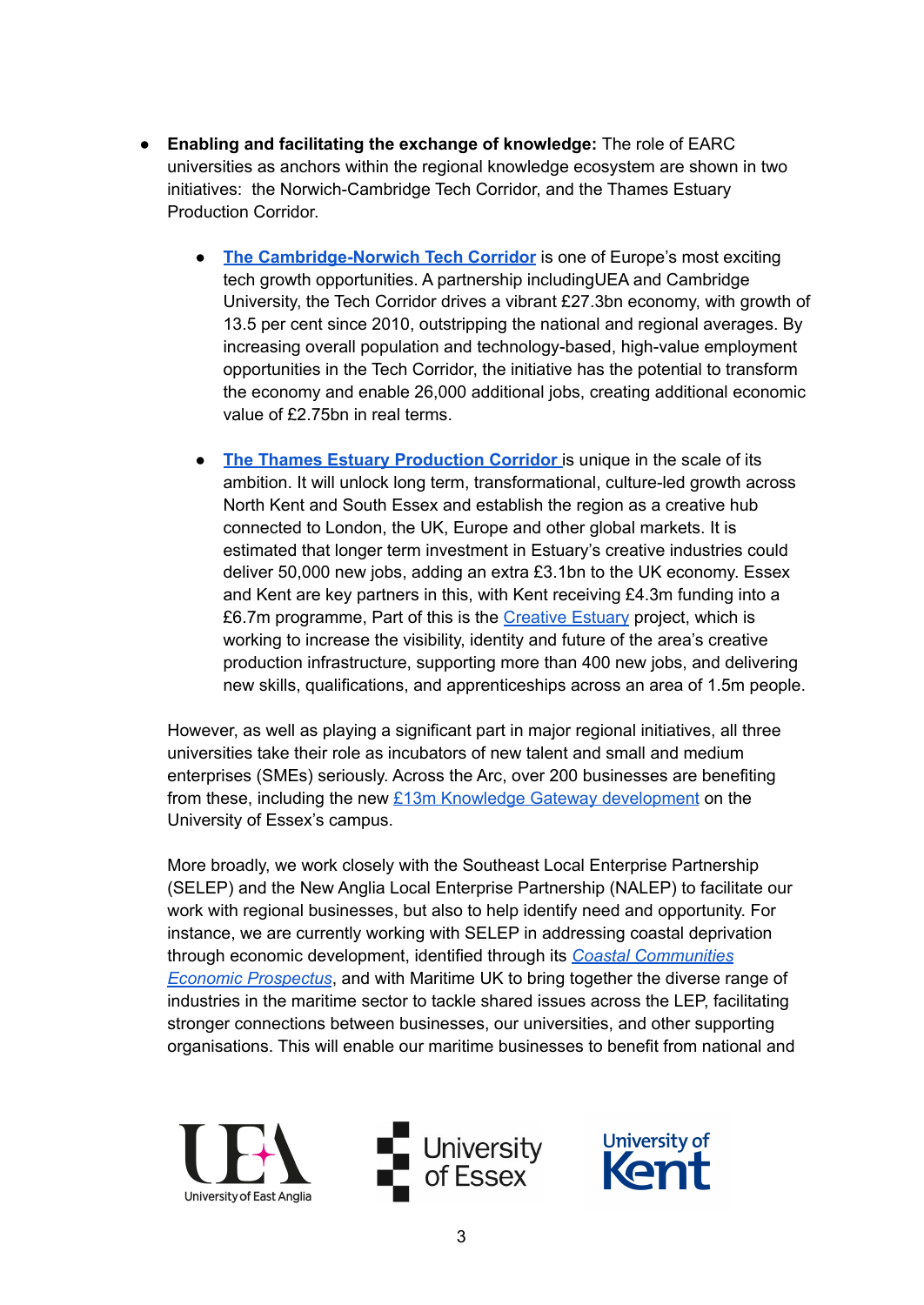international opportunities e.g. the Maritime Decarbonisation Fund, in line with the aims of Maritime 2050 and the Clean Maritime Plan.

## *Funding for this work*

In supporting our work, we have benefited significantly from the Higher Education Innovation Fund (HEIF) and the Connecting Capability Fund (CCF), as well as the Strength in Places Fund (SIPF). HEIF enables us to undertake the essential, day-to-day support of our knowledge exchange activity; CCF and SIPF have enabled shorter-term projects and programmes that have made a significant difference to our regional engagement. Two examples of programmes resulting from this are given below.

- **Enabling Innovation: Research to [Application](https://www.eira.ac.uk/) (EIRA).** Running between 2017-2021, EIRA was funded by the CCF. It was led by the three EARC universities working with four further regional HEIs, and collaborating with significant regional commercial partners including BT, Catapult Digital, SELEP and NALEP. EIRA supported economic growth in the region by connecting businesses with the research power of universities through knowledge exchange (KE) initiatives. It supported over 140 individual projects in biotechnology, artificial intelligence and the digital creative sector, enabling 103 academics to work with business, funding over 30 start-ups, and providing local businesses with over 138 interns, 28 per cent of which resulted in continued employment. The resulting impact has been substantial: an independent economic assessment of EIRA showed that, for every £1 invested, £3.65 has been generated for the local economy, totalling a GVA net present value of £8.27 million.
- **Growing Kent and Medway**. Funded by SIPF, Growing Kent and Medway is a partnership between NIAB East Malling Research and will be working with a world-class consortium of partners from the APS Group, Berry Gardens Growers, Thanet Earth Ltd, World Wide Fruit Ltd, Hadlow College, the University of Greenwich, and the University of Kent. The consortium's geographical location is home to over 40 per cent of UK high-value horticultural production and a key gateway to global markets. The opportunity for growth in the sector is significant. However, productivity in this region is under-performing in stark contrast to other regions where investment in research and business-led collaboration has resulted in significant economic uplift and prosperity. By driving innovation and productivity throughout the agri-food supply chain, Growing Kent & Medway will deliver sustainable economic and social benefits to a region that has some of the most deprived areas in England.





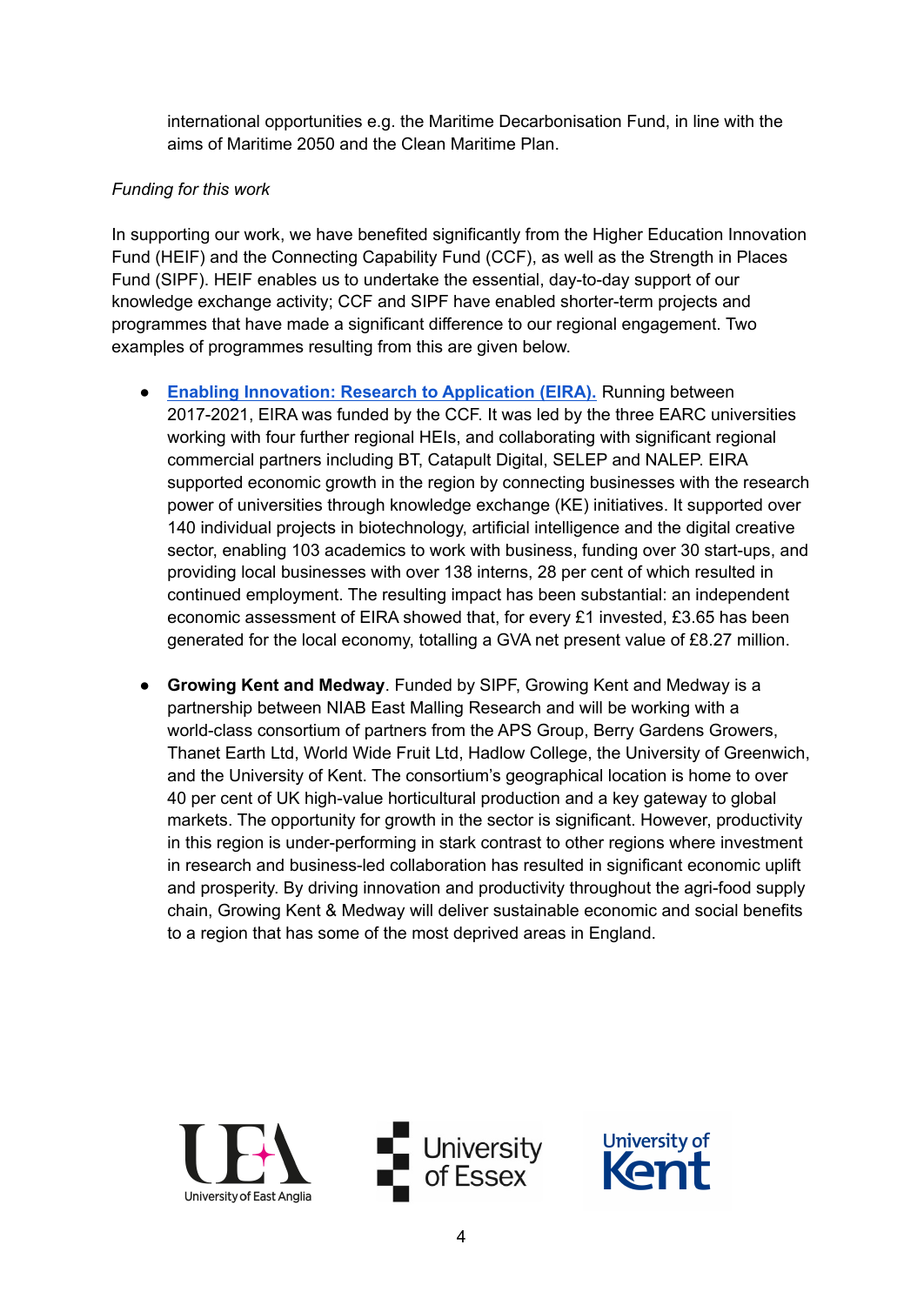### **2. How future work should be funded**

*(Inquiry questions 2-13)*

The majority of your questions are around how, in practice, R&D (and in particular innovation) should be funded and supported, including the development of skills training. As part of this, you particularly focused on the mechanisms by which funding should be given to organisations to enable such activity.

#### *Two key principles*

Broadly, we believe that there are two fundamental principles that should be borne in mind in providing the funding, particularly for innovation: devolution of decision-making (or recognition or regional need), and long-term investment.

Although we will discuss both research and innovation, it is important to recognise that innovation has a clear and discrete set of challenges and opportunities. The Manufacturing Commission's report, *Level Up [Industry](https://www.policyconnect.org.uk/sites/site_pc/files/report/1296/fieldreportdownload/levelupindustry.pdf),* made seven recommendations that addressed these. Although focused primarily on manufacturing, we believe they offer a good framework for the government's actions in encouraging innovation, and ensuring it is used to greatest effect.

Primarily, there is a need to give businesses the certainty to invest for the long-term. With the twin seismic changes of coronavirus and Brexit, business needs assurance that policy (and associated funding) will not shift under its feet.

Leading on from this, there should be more devolution and autonomy to the regions to enable local enterprise partnerships to assess and exploit synergies and intra-regional opportunities for collaboration and growth. SMEs should play a key part in this: they make up 99 per cent of businesses in the UK, and their involvement is therefore crucial.

Within fundamental research, devolution would also be welcome. Our experience in managing the 'block grant' element of the Global Challenges Research Fund showed the benefit of doing so and demonstrated that universities could and should be trusted to make investments, particularly for pilot projects or small-scale interventions. It enables a flexibility and speed that encourages agile thinking and facilitates the most interesting and ground-breaking research.

Similarly, our CCF project, EIRA (outlined above), was responsible for managing its own funding programme, and the results have been exceptional. Such devolution and flexibility is essential to enable successful long-term partnerships between universities and industry on innovation.





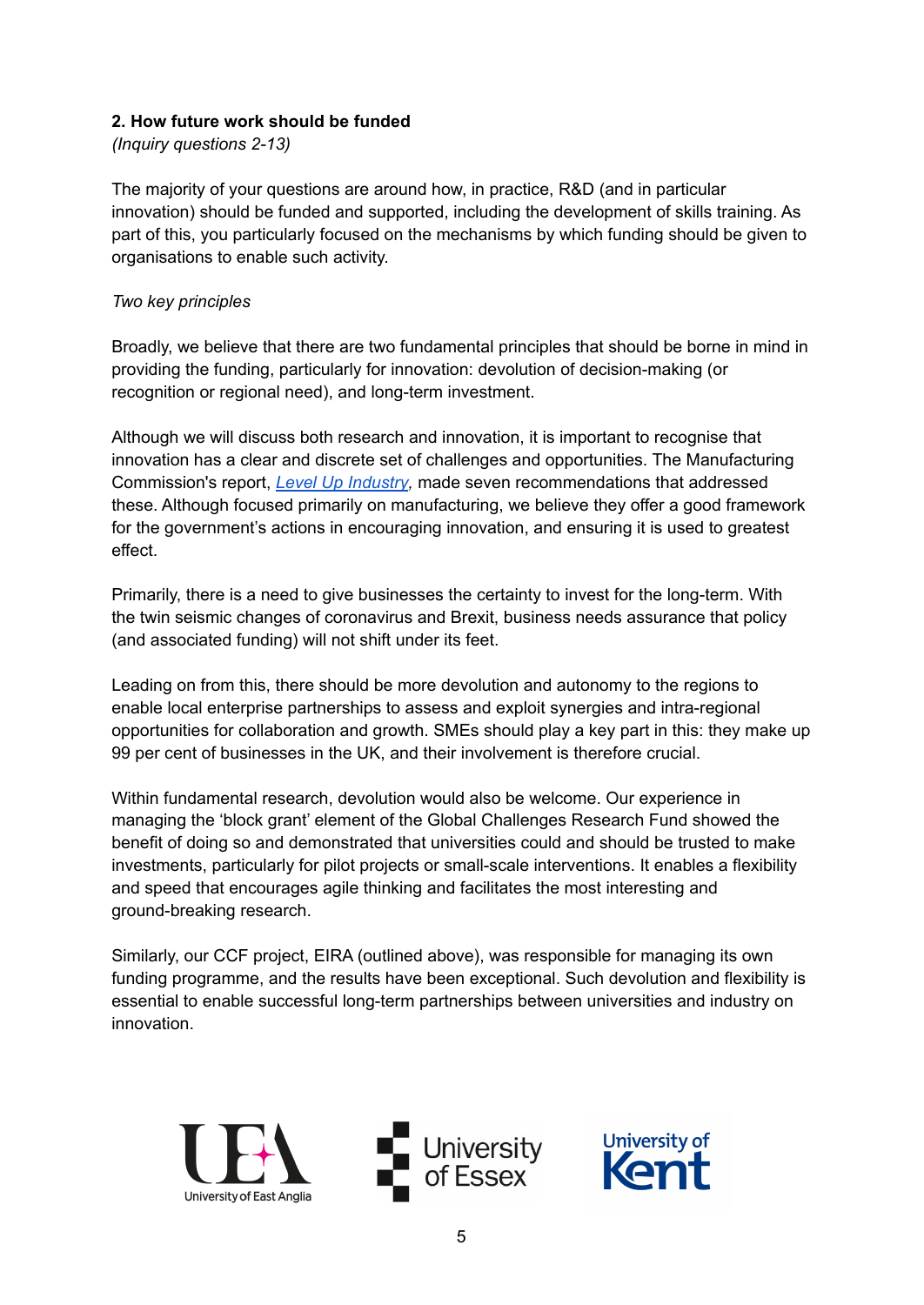Devolution would also enable us to identify and map the areas where we can make a difference to the national effort, based on a close knowledge of our strengths. At a time when much of the national narrative is about science and technology, there should also be a recognition of the part that can be played by the arts, humanities and social sciences. We have incorporated these within our four themes, but it is also reflected in projects such as the Thames Production Corridor, and the recent response to Covid, including the uptake of the vaccine, has shown that the behavioural sciences play a crucial role in ensuring our safety and resilience in the face of the infection.

### *Taking account of regional need*

Allied to the issue of devolution, we believe it is essential that, in your words, 'national agencies, including UKRI...better take the needs of local communities and economies into account in policy and funding decisions.'

The East and Southeast of England are in a slightly unusual position. Although in very broad terms they are seen as relatively affluent, their coastline is home to some of the most deprived communities in the country, including Great Yarmouth, Tendring, Castle Point, and Thanet ([Corfe](https://www.smf.co.uk/publications/living-edge-britains-coastal-communities/) 2017); indeed, Jaywick in Tendring was [identified](https://www.bbc.co.uk/news/uk-england-49812519) as the most deprived area in the UK. 11 of the 100 'priority places' identified by the government in its [Community](https://www.gov.uk/government/publications/uk-community-renewal-fund-prospectus/uk-community-renewal-fund-prioritisation-of-places-methodology-note) Renewal [Fund](https://www.gov.uk/government/publications/uk-community-renewal-fund-prospectus/uk-community-renewal-fund-prioritisation-of-places-methodology-note) are in our region; nine of them are coastal communities. The [House](https://publications.parliament.uk/pa/ld201719/ldselect/ldseaside/320/320.pdf) of Lords has recognised the challenges that have led to this situation and stated that it 'warrants dedicated attention and support.'

At the same time, the Eastern Arc area has been portrayed as synonymous with the 'golden triangle' of universities; the *R&D Roadmap* described the triangle as being 'London, the South East and the East of England', not the six institutions that traditionally make up the triangle.

In doing so, there is a very real danger that the specific needs of the region are overlooked in the wider conversation around the place agenda, and that local communities and economies lose out as a result.

There is a need, then, for national agencies to take account of regional need at a granular level and are careful in differentiating significant variations within regions. This was recognised by Nesta in its report, *The [Missing](https://media.nesta.org.uk/documents/The_Missing_4_Billion_Making_RD_work_for_the_whole_UK_v4.pdf) £4 Billion: Making R&D work for the whole [UK,](https://media.nesta.org.uk/documents/The_Missing_4_Billion_Making_RD_work_for_the_whole_UK_v4.pdf)* which broke UK R&D funding down into subregions.

Within regions of prosperity, there are areas that need additional investment. Conversely, within regions of relative under-investment there are areas (or institutions) that do not need any further funding and are as prosperous as the most affluent elsewhere.

As with the Research Excellence Framework, the Government's place agenda should ensure 'that excellent research continues to be well supported wherever it is found,' and not





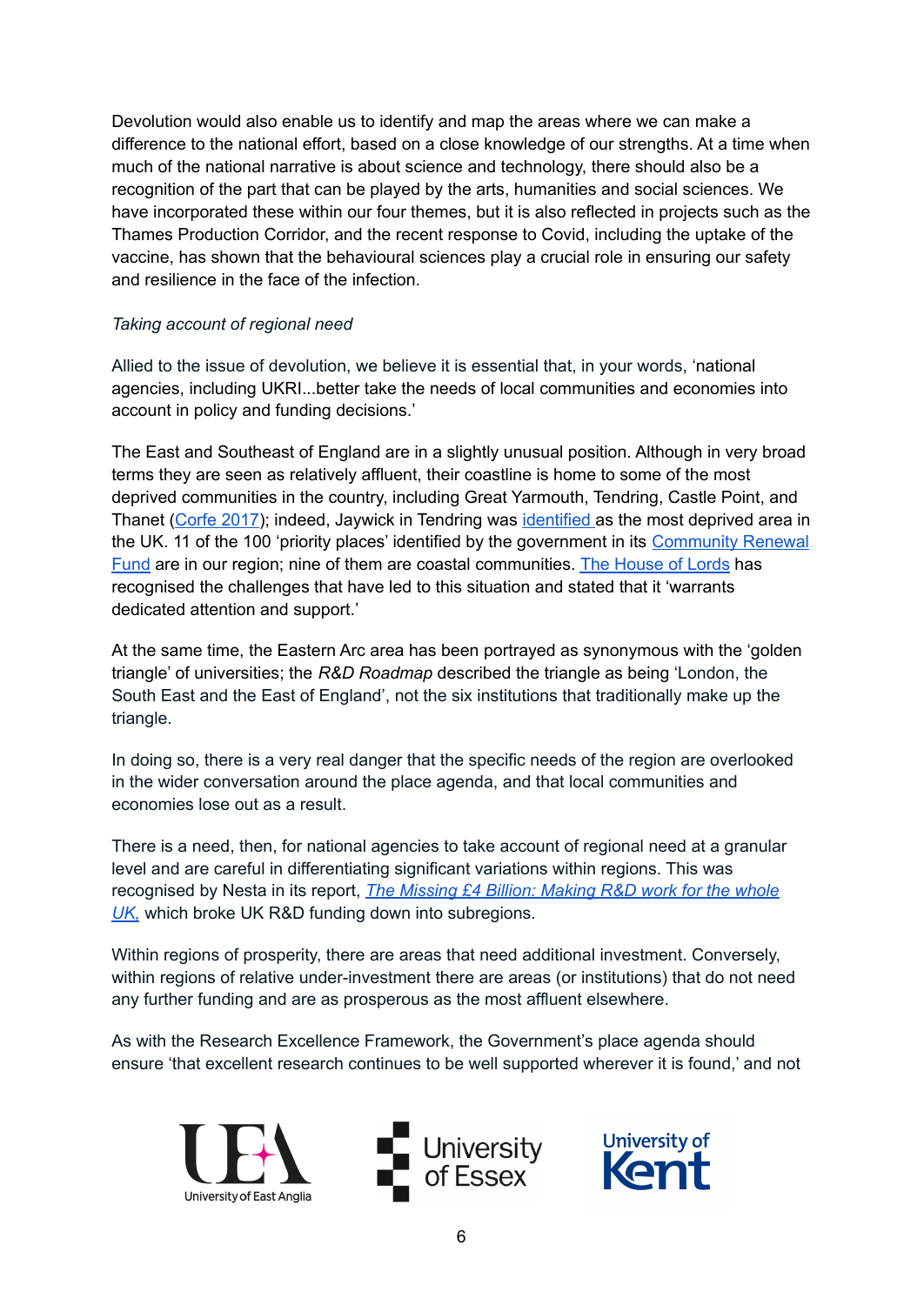just in the larger institutions. Eastern Arc endorses CaSE's recommendations that 'investment should be focussed on R&D excellence that already exists – even if it is small and nascent', and that 'places should clarify their distinctive strengths and sectors.'

We would recommend that the Government should work with Research England and Innovate UK, together with local enterprise partnerships (LEPs), to undertake a comprehensive study on a sub-regional basis to identify areas that are underperforming in terms of investment in research and development, but are punching above their weight in terms of excellence.

In parallel with this, it should work with the University [Partnerships](https://upp-foundation.org/civic-university-commission/) Programme (UPP) to further understand how universities connect with their cities and their regions, and how they can be the catalyst for regional development and growth.

## *Skills training*

To enable greater R&D output, skills provision and training needs to change in two ways: first, we need to provide a secure, stable and sustainable framework for those developing a career within research and innovation, and secondly we need to better understand and service the needs of those in the commercial sector.

In the first area, we are supportive of the work being led by the Wellcome Trust, and the intentions of UKRI articulated by its CEO, Ottoline Leyser. We have already been working with Wellcome in this area. Eastern Arc hosted one of its nine national workshops to discuss its findings with the sector and to take the initiative forward. We will continue to play an active part in this, and we are already putting in place actions to overcome this 'toxic' environment.

For instance, our second strategic [objective](https://easternarc.ac.uk/experimental-risk-taking-activity/) focuses on supporting experimental, risk-taking activity, and this includes putting in place a cross-institutional mentoring system, so that researchers and academics at all levels can get objective support in identifying and tackling issues they face.

But this is just a first step. To significantly change the culture and attract, retain and develop people to R&D, the Government must be proactive. Actions may include:

- Training for principal investigators (PIs). In the Wellcome report, 80 per cent of managers had confidence in their ability to manage, yet only 48 per cent had received any training to do so. However, training should not just be a one-off session or even a series of events. Rather, it should be more supportive and continuous mentoring and coaching.
- Monitoring of a PI's performance in supporting early career researchers (ECRs) and others. If it is found to be poor, restricting the PI from accessing future funding.





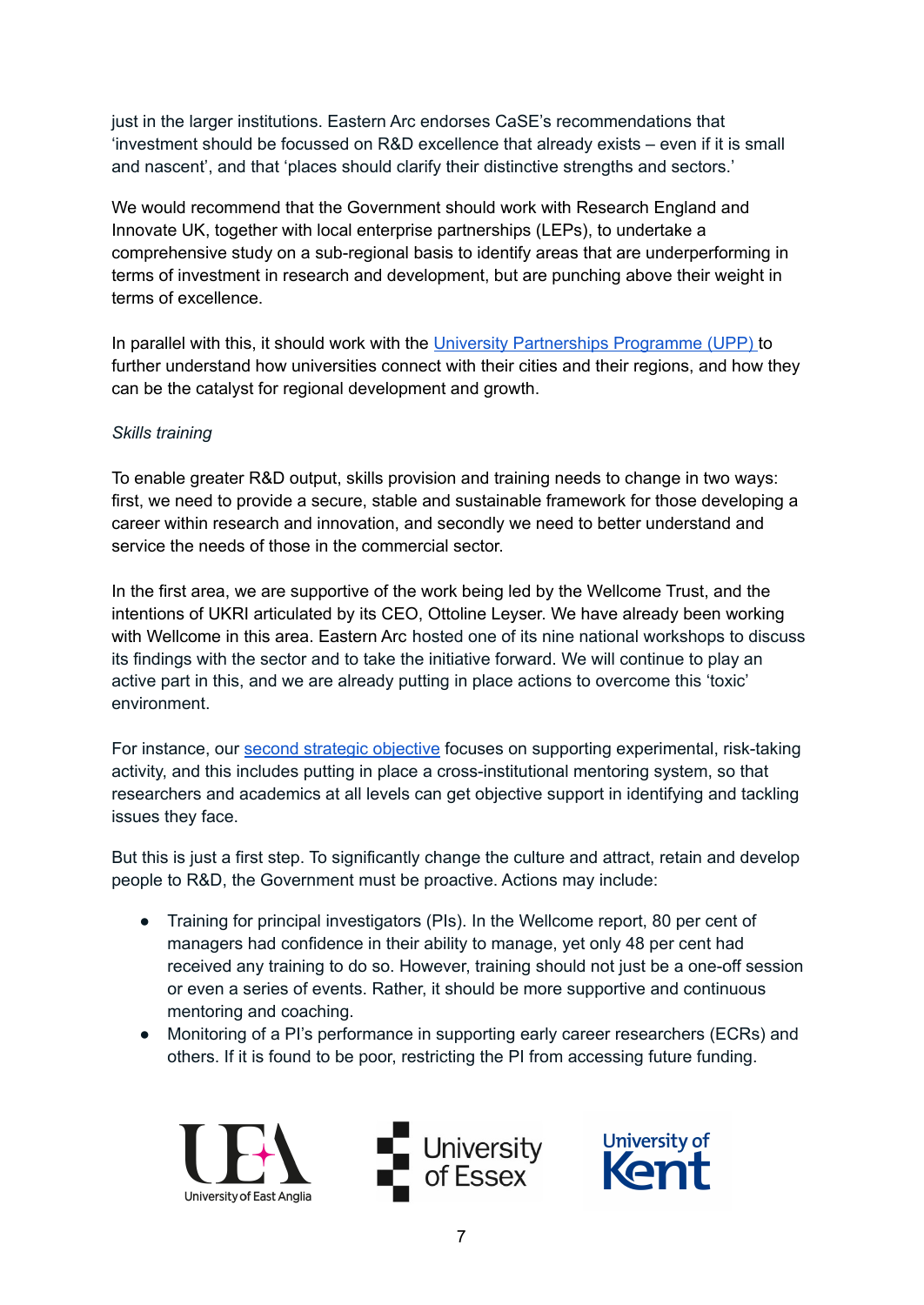- A whistle-blowing process to enable those who are victims of bullying to report their experiences.
- A more structured and clear roadmap for doctoral students and post-doctoral researchers, in line with Vitae's researcher [development](https://www.vitae.ac.uk/researchers-professional-development) framework.

To address the second area - to better understand and provide for the needs of the commercial sector - we are supportive of the higher and degree apprenticeships programme, and see it as a necessary and important framework through which local industry can develop the skills they need for their business.

However, we would also emphasise the need to provide short courses that respond to the needs of business. Our universities have demonstrated their agility in adapting to external needs and drivers by developing online provision in response to the coronavirus pandemic, and we would want to ensure that such agility is fully utilised in skills provision.

## *Facilitating more extensive pan-regional collaboration on innovation*

Elsewhere in this response we have given concrete examples of our collaborations within our region, but it is worth pausing to consider other ways in which collaborations could and should be fostered beyond our region and, if we go back to the original state-based definition of 'pan-region', to our European region.

Eastern Arc is one of at least 12 regional research [consortia](https://easternarc.ac.uk/regional-consortia/) in the UK. These provide an invaluable and efficient framework by which to coordinate and consult on our national R&D efforts. The directors of four of these consortia - Eastern Arc, N8, GW4 and Midlands Innovation - meet regularly to discuss common issues and share best practice. One area of common cause is equipment-sharing and support for technicians. We are currently going through the process of developing our opportunities here, and the other consortia have helped in providing insights from their experience. Together, we are also talking to Jisc and UKRI and working collaboratively to ensure that both provider and user benefit from the relationship.

By auditing our significant, strategic and platform equipment and making it available to those across our consortium, we will also be able to make it available to commercial organisations and therefore support their R&D activities. Similarly, by bringing together our technicians to share their knowledge, to gain help, and to have a more structured career path, we are enabling them to develop the skills necessary to support both research and innovation.

In terms of our European pan-region, we were pleased that the Government supported the UK's association with the EU's new €96bn framework programme, Horizon Europe. The programme recognises and actively encourages activity across the whole research-innovation spectrum, demonstrated most clearly in the introduction of a European Innovation Council, following a pilot exercise in Horizon 2020. This will provide support for





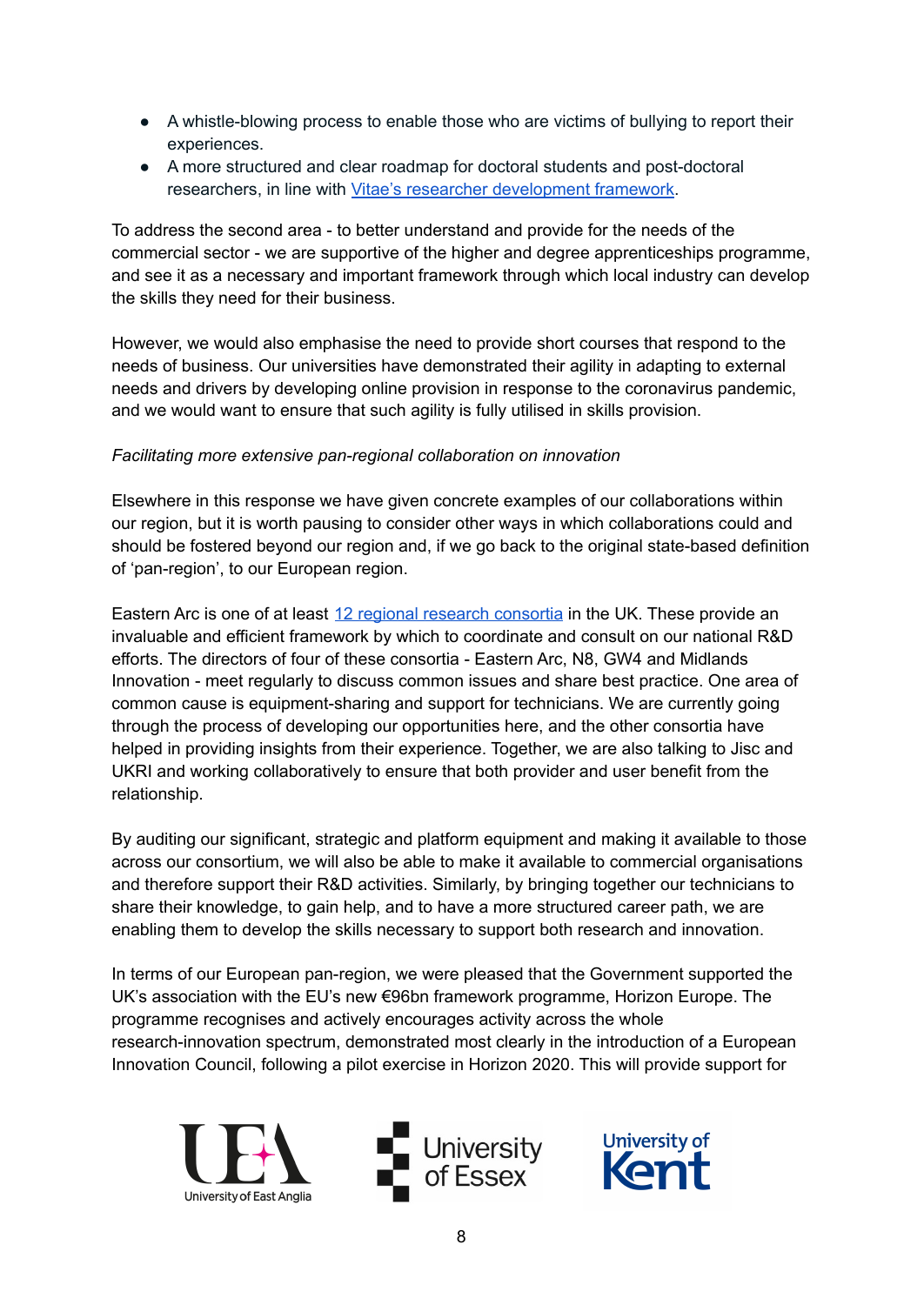disruptive and break-through innovations that may be too risky for private investors. As such, we would encourage the Government to continue its commitment to Horizon Europe as an essential way to support collaboration in the UK's pan-region.

### *The Advanced Research and Invention Agency*

The Advanced Research and Invention Agency (ARIA) offers a significant and exciting opportunity for the UK research base. However, there is a danger inherent within the opportunity: that a significant investment is made in areas that promise much - based on either the track record of the investigators or the timeliness of the challenge - but deliver little.

The question, then, is how the Government can ensure that investments in research have the greatest effect?

In 2016 Michael Lauer, the National Institutes of Health's (NIH) Deputy Director for Extramural Research, [attempted](https://nexus.od.nih.gov/all/2016/04/28/citations-per-dollar/?utm_source=nexus&utm_medium=email&utm_content=nihupdate&utm_campaign=apr16) to identify the most productive use of its funding by looking for a correlation between the amount of funding a project had received and the number of citations it got. This he described as "citations per dollar".

Lauer's analysis suggested that there was some correlation between the amount of funding a project received and the resultant citations, up to a point. For non-human NIH-funded studies, this was around the \$1 million mark. After that it tailed off markedly.

Given this, and the fact that it was almost impossible to predict where breakthroughs in science were going to happen, Lauer concluded that 'the best way to maximise the chance of such extreme transformative discoveries is…to do all we can to fund as many scientists as possible.'

Although large 'moonshots' are important to galvanise and coordinate efforts in a particular area, and to 'inspire a whole new generation of scientists' (as suggested in the *R&D Roadmap*) there is a real danger of investing heavily in a few areas that are decided centrally. As **Fortis and Currie [\(2013\)](https://journals.plos.org/plosone/article?id=10.1371/journal.pone.0065263) found**, 'impact is a decelerating function of grant size.'

It may seem counterintuitive to provide a large number of smaller investments than a small number of larger ones, and may run counter to the ethos of ARIA. However, as Jon [Lorsch,](https://www.molbiolcell.org/doi/pdf/10.1091/mbc.e14-06-1163) the Director of the US National Institute of General Medical [Sciences,](https://www.molbiolcell.org/doi/pdf/10.1091/mbc.e14-06-1163) wrote: 'it is impossible to know where or when the next big advances will arise, and history tells us that they frequently spring from unexpected sources. It is also impossible to know what threads of foundational knowledge will be woven together to produce a new breakthrough. Supporting a wide variety of lines of inquiry will improve the chances of important discoveries being made.'





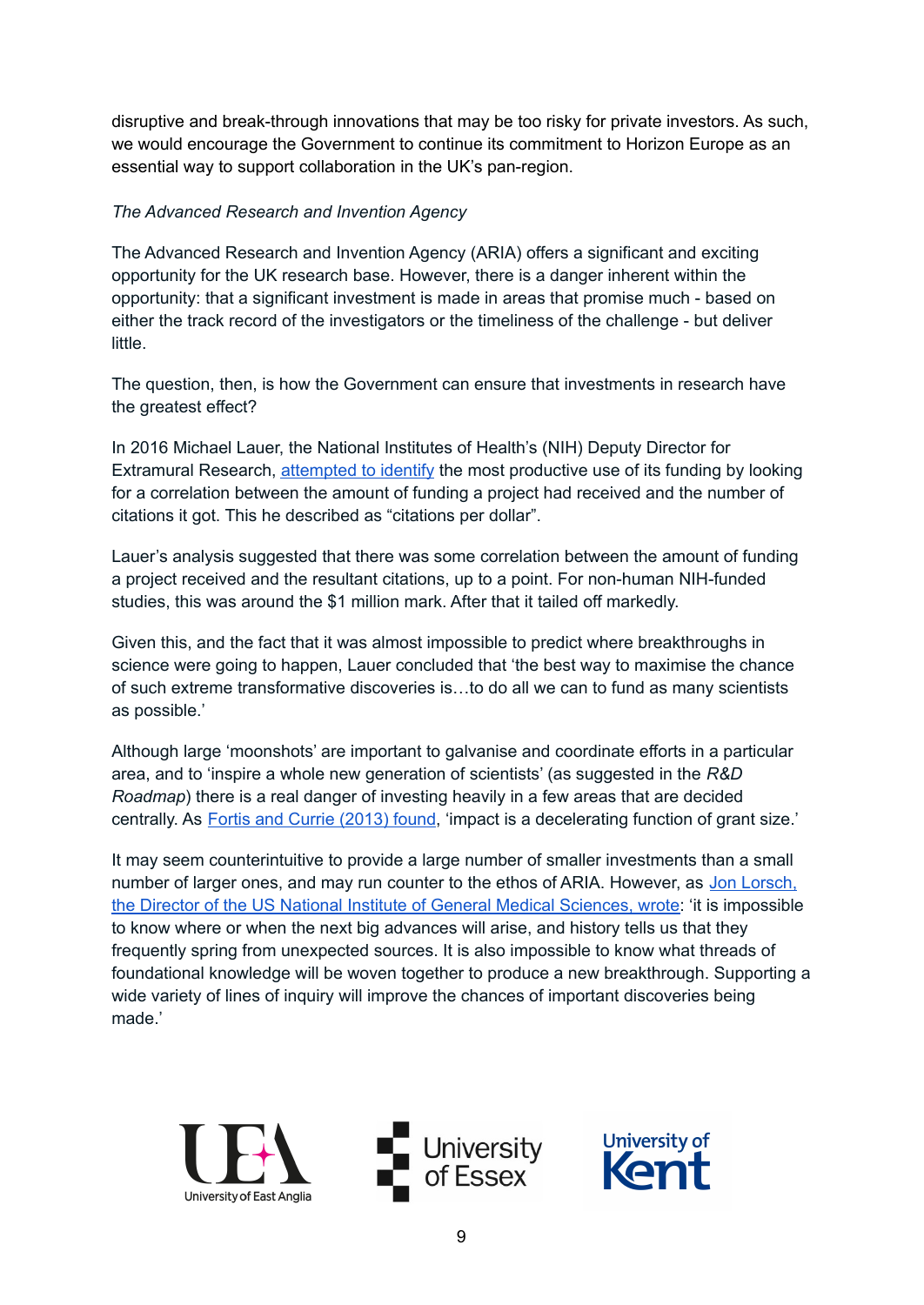We would, then, caution the Government in its approach, and encourage it to consider how best to stimulate such discovery. We would also suggest that the Government look at investing more in mid-career researchers. An [analysis](https://www.nber.org/papers/w11359) of 2,000 twentieth century Nobel prize winners and other notable scientists found that the age at which most had their breakthrough ideas was between 34 and 39, although this differs [markedly](https://www.pnas.org/content/108/47/18910/) depending on the field.

Nevertheless, the principle still stands: there's a lack of funding directed specifically at those who have established themselves, but haven't yet got the profile where management and other demands distract from their primary research. A stronger concentration of funding on this age group offers the opportunity to make a significant difference.

## **3. Incentivising positive behaviour in engaging with innovation**

*(Inquiry questions 14, 15, 16 and 20)*

[Newman](https://www.foundation.org.uk/Blog/2021/Changing-the-Research-Excellence-Funding-Game-to-E) (2021) suggested that the current attitude of many researchers to innovation was akin to the early stages of those on the Kubler-Ross model: 'research academics remain locked into the first 2 steps of shock and denial, and now require an incentive to move through the frustration and depression phases into experimenting and deciding to invest in the new reality'.

It's a situation that many of us wishing to encourage innovation are familiar with. The problem is that academia is, in Newman's words, 'liberal in outlook but deeply conservative in maintaining traditional "industrial" practices.' Such practices value research excellence, demonstrated through such metrics as publication number, citation impact, and grant capture, and reward them through promotion. There is rarely such promotion for those who excel at KE, or indeed teaching.

Where there have been incentives for commercialisation, some countries have shifted or removed them, with predictable results. Jones and Hvide [\(2018\)](https://www.aeaweb.org/articles?id=10.1257/aer.20160284) examined the effect of removing 'professor's privilege' in Norway, which had previously allowed the creators of intellectual property to retain the rights to it. The reform shifted the balance towards universities, which took two-thirds of those rights. The result was a dramatic drop in both entrepreneurship and the rate of patenting by university researchers.

So what can be done? Newman suggests a change of culture through three policy changes: changing funder rules and making innovation (and customer-focused methodologies) explicit; changing the incentives inherent in the REF, such as increasing the weighting of impact; and managing the transition to a more innovation-focused attitude within universities by making KE activity explicitly rewarded.

These three suggestions are sensible, and we support them, although the REF weighting should be open to a wider consultation as to the scale needed to be effective. Change will take time, and we would not want to replace one imbalance with another. We need to





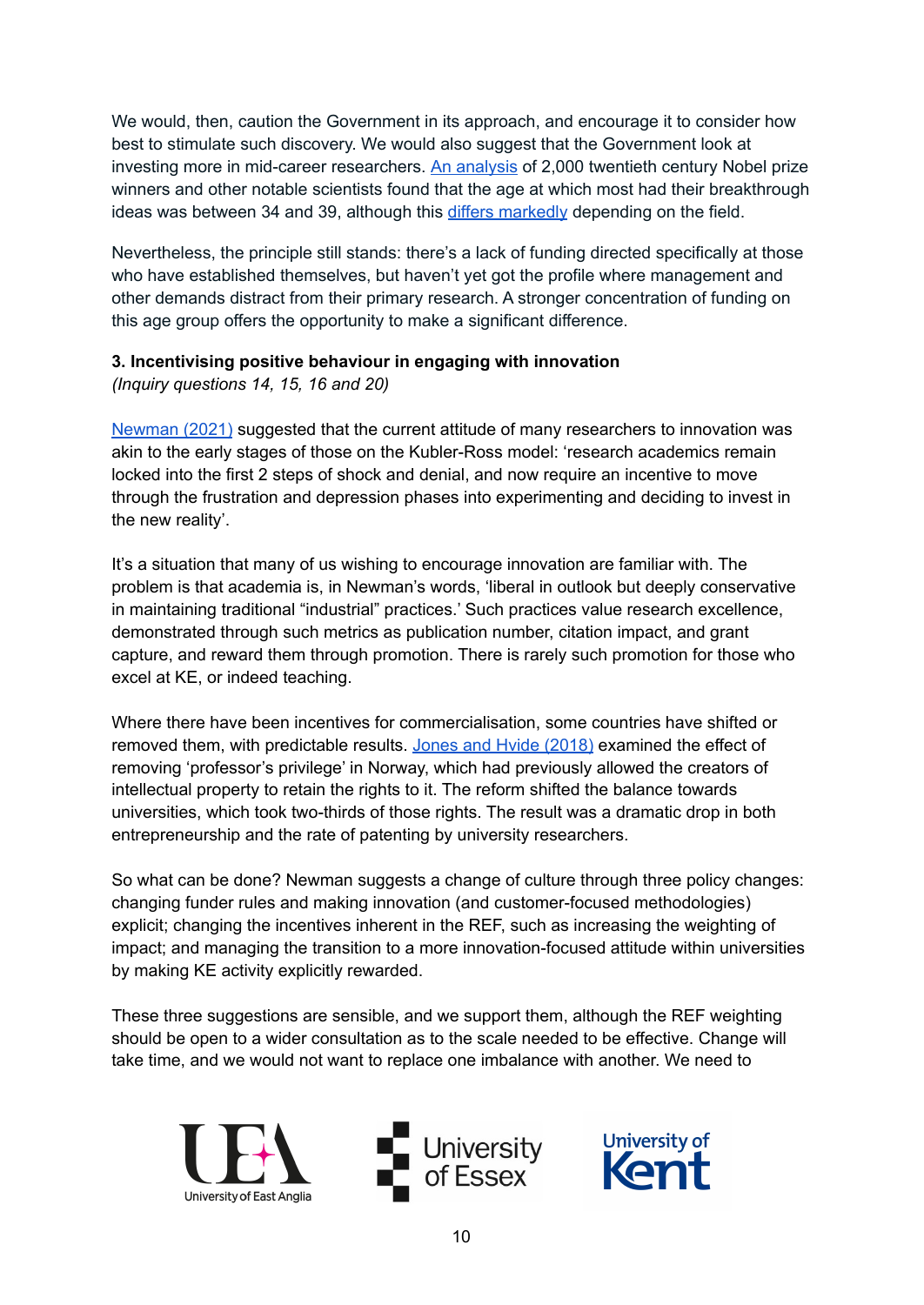recognise and incentivise excellence in all of the fields in which universities work: research, innovation, education and engagement. To do so, there needs to be a clear framework of achievement so that those seeking promotion can understand the expectations they need to fulfil.

For funders, we would encourage the wider involvement of non-academic stakeholders in making funding decisions, particularly those relating to innovation grants. Historically, decisions on funding are made by academics and for academics. There needs to be more involvement of those outside of academia in making decisions, with a balance that goes beyond the nominal commercial representative on grant-making panels. Moreover, any barrier to involving non-academics in projects should be removed, including the reimbursement of salary costs.

As we said at the beginning, we very much welcome the work of your inquiry in starting to consider the detail of the Government's investment in R&D and are grateful for the opportunity to input into its work. We hope that this is the beginning of a positive and productive conversation and are more than happy to continue contributing to it.

Yours faithfully

Phil Ward Director, Eastern Arc

FE. Lettre

Professor Fiona Lettice Pro-Vice-Chancellor (Research & Innovation), University of East Anglia

A Vaino

Professor Christine Raines Pro-Vice-Chancellor (Research), University of Essex